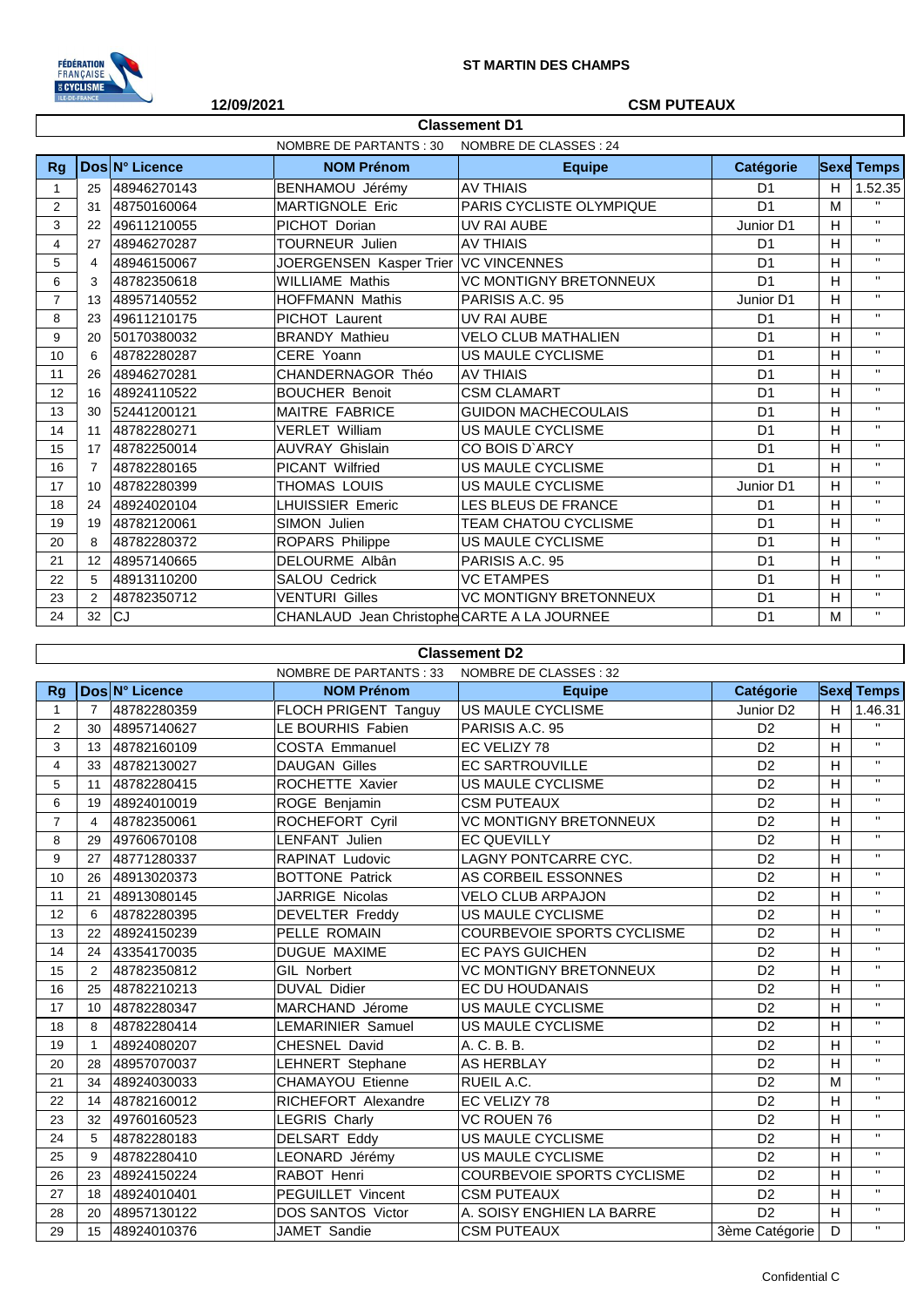| 30      | и.      | 48782280398  | <b>TRESSEL</b><br>Robin | US MAULE CYCLISME  | Junior D <sub>2</sub> |  |
|---------|---------|--------------|-------------------------|--------------------|-----------------------|--|
| 24<br>ັ | 24<br>ت | 48946270161  | <b>FRANCO</b><br>David  | <b>AV THIAIS</b>   | D2                    |  |
| 32      | $\sim$  | 148924010407 | LEMAHIEU<br>Jeanne      | <b>CSM PUTEAUX</b> | 3ème Catégorie        |  |

|                | <b>Classement D3</b> |                |                                                  |                                   |                         |   |                         |  |  |  |
|----------------|----------------------|----------------|--------------------------------------------------|-----------------------------------|-------------------------|---|-------------------------|--|--|--|
|                |                      |                | NOMBRE DE PARTANTS : 35                          | NOMBRE DE CLASSES : 32            |                         |   |                         |  |  |  |
| <b>Rg</b>      |                      | Dos N° Licence | <b>NOM Prénom</b>                                | <b>Equipe</b>                     | Catégorie               |   | <b>Sexe Temps</b>       |  |  |  |
| $\mathbf{1}$   | 9                    | 48924080253    | HAUTEVILLE LIONEL                                | A. C. B. B.                       | D <sub>3</sub>          | H | 1.32.45                 |  |  |  |
| $\overline{2}$ | 12                   | 47600220029    | DEMARE Josué                                     | <b>CC FORMERIE</b>                | D <sub>3</sub>          | H |                         |  |  |  |
| 3              | 27                   | 48782160081    | LOPES Antonio                                    | EC VELIZY 78                      | D <sub>3</sub>          | H | $\mathbf{H}$            |  |  |  |
| 4              | 36                   | 48946080020    | FEVAL Yann                                       | <b>TROPIKANA</b>                  | D <sub>3</sub>          | M | $\mathbf{H}$            |  |  |  |
| 5              | 19                   | 48924150002    | ANNE Christophe                                  | COURBEVOIE SPORTS CYCLISME        | D <sub>3</sub>          | H | $\mathbf{H}$            |  |  |  |
| 6              | 17                   | 48782230040    | LAPLACE Christophe                               | <b>VC MUREAUX</b>                 | D <sub>3</sub><br>H     |   | $\mathbf{H}$            |  |  |  |
| $\overline{7}$ | 31                   | 49274240133    | LEBOC Romain                                     | SUD DE L'EURE CYCLISME            | D <sub>3</sub>          | H | $\mathbf{H}$            |  |  |  |
| 8              | 10                   | 48782280278    | <b>LAMBERT Vincent</b>                           | US MAULE CYCLISME                 | D <sub>3</sub>          | H | $\mathbf{H}$            |  |  |  |
| 9              | 32                   | 48924020107    | <b>LHUISSIER Gilbert</b>                         | LES BLEUS DE FRANCE               | D <sub>3</sub>          | H | $\mathbf{H}$            |  |  |  |
| 10             | 30                   | 48782160065    | RIET Jean Claude                                 | EC VELIZY 78                      | D <sub>3</sub>          | H | $\overline{\mathbf{u}}$ |  |  |  |
| 11             | 24                   | 48946270067    | <b>GRIMBERT François</b>                         | <b>AV THIAIS</b>                  | D <sub>3</sub>          | H | $\overline{\mathbf{u}}$ |  |  |  |
| 12             | 21                   | 48946090007    | <b>ALVES Alain</b>                               | AVENIR DU VAL DE MARNE            | D <sub>3</sub>          | H | $\mathbf{H}$            |  |  |  |
| 13             | 11                   | 48782280368    | <b>SEGRETAIN Benoit</b>                          | US MAULE CYCLISME                 | D <sub>3</sub>          | H | $\mathbf{H}$            |  |  |  |
| 14             | 13                   | 47600220061    | MACHEPY Raphaël                                  | <b>CC FORMERIE</b>                | D <sub>3</sub>          | H | $\mathbf{H}$            |  |  |  |
| 15             | 33                   | 48782120166    | DELCOURT Damien                                  | TEAM CHATOU CYCLISME              | D <sub>3</sub>          | H | $\mathbf{H}$            |  |  |  |
| 16             | 16                   | 48924110384    | <b>GAGNEUR Xavier</b>                            | <b>CSM CLAMART</b>                | D <sub>3</sub>          | H | $\mathbf{H}$            |  |  |  |
| 17             | 15                   | 48957100145    | CHAMVOUX Olivier                                 | AC VAL D'OISE                     | D <sub>3</sub>          | H | $\mathbf{H}$            |  |  |  |
| 18             | 35                   | 48946270295    | <b>HATTE Laurent</b>                             | <b>AV THIAIS</b>                  | D <sub>3</sub>          | M | $\mathbf{H}$            |  |  |  |
| 19             | 6                    | 48782350075    | LE COGUIC Christophe                             | <b>VC MONTIGNY BRETONNEUX</b>     | D <sub>3</sub>          | H | $\mathbf{H}$            |  |  |  |
| 20             | 18                   | 48782230103    | LE HEC'H David                                   | <b>VC MUREAUX</b>                 | D <sub>3</sub>          | H | $\mathbf{H}$            |  |  |  |
| 21             | $\mathbf{1}$         | 48924010309    | <b>KAROLEWICZ Willy</b>                          | <b>CSM PUTEAUX</b>                | D <sub>3</sub>          | H | $\mathbf{H}$            |  |  |  |
| 22             | 26                   | 48782250100    | <b>FAURE CEDRIC</b>                              | CO BOIS D'ARCY                    | D <sub>3</sub>          | Н | $\mathbf{H}$            |  |  |  |
| 23             | 8                    | 48782100218    | <b>BACHELOT Gérard</b>                           | ROUE D'OR CONFLANAISE             | D <sub>3</sub>          | H | $\mathbf{H}$            |  |  |  |
| 24             | 22                   | 49272610158    | DEPARROIS David                                  | VC SAULCEEN ELBEUF LES T.V.O      | D <sub>3</sub>          | H | $\mathbf{H}$            |  |  |  |
| 25             | 23                   | 49272610148    | LEFEBVRE Philippe                                | VC SAULCEEN ELBEUF LES T.V.O      | D <sub>3</sub>          | H | $\mathbf{H}$            |  |  |  |
| 26             | 5                    | 48957110191    | LABBE Marc                                       | US EZANVILLE ECOUEN               | D <sub>3</sub>          | H | $\mathbf{H}$            |  |  |  |
| 27             | 34                   | 49270300095    | HORUCKOWA Sylvain                                | <b>VC PACEEN</b>                  | <b>Arbitre National</b> | H | $\mathbf{H}$            |  |  |  |
| 28             | 28                   | 48782160102    | MICHAELI Andre                                   | EC VELIZY 78                      | D <sub>3</sub>          | H | $\mathbf{H}$            |  |  |  |
| 29             | 2                    | 48924010356    | MATHE Bruno                                      | <b>CSM PUTEAUX</b>                | D <sub>3</sub>          | H | $\mathbf{H}$            |  |  |  |
| 30             | 20                   | 48924150126    | LETOURNEUR Régis                                 | <b>COURBEVOIE SPORTS CYCLISME</b> | D <sub>3</sub>          | H | $\mathbf{H}$            |  |  |  |
| 31             | $\overline{7}$       | 48782350066    | ROCHEFORT Michel                                 | <b>VC MONTIGNY BRETONNEUX</b>     | D <sub>3</sub>          | H | $\mathbf{H}$            |  |  |  |
| 32             | 25                   | 48946270020    | PERNA Julien                                     | <b>AV THIAIS</b>                  | D <sub>3</sub>          | H | $\mathbf{H}$            |  |  |  |
|                |                      |                | NOMIDDE DE DADTANTS : 20 NOMIDDE DE CLASSES : 20 | <b>Classement D4</b>              |                         |   |                         |  |  |  |

|                |    |                | NOMBRE DE PARTANTS : 30                | NOMBRE DE CLASSES : 28            |                |   |                   |
|----------------|----|----------------|----------------------------------------|-----------------------------------|----------------|---|-------------------|
| Rg             |    | Dos N° Licence | <b>NOM Prénom</b>                      | <b>Equipe</b>                     | Catégorie      |   | <b>Sexe Temps</b> |
|                | 7  | 49760380028    | <b>BOURSY Eric</b>                     | <b>AC SOTTEVILLE</b>              | D <sub>4</sub> | H | 1.25.27           |
| $\overline{2}$ | 6  | 48782160023    | RICHEFORT Jean Michel                  | EC VELIZY 78                      | D <sub>4</sub> |   | $\mathbf{H}$      |
| 3              | 30 | 49270140015    | <b>GANDEBOEUF Christian</b>            | <b>VC VERNON</b>                  | D <sub>4</sub> | н | $\mathbf{H}$      |
| 4              | 2  | 48924010405    | KICHENIN EDOUARD                       | <b>CSM PUTEAUX</b>                | D <sub>4</sub> | н | $\mathbf{H}$      |
| 5              | 19 | 48782280205    | <b>JOHAN Patrick</b>                   | US MAULE CYCLISME                 | D <sub>4</sub> | н | $\mathbf{H}$      |
| 6              | 22 | 48913020409    | <b>GUILLOT Ludovic</b>                 | AS CORBEIL ESSONNES               | D <sub>4</sub> | н | $\mathbf{H}$      |
| $\overline{7}$ | 26 | 48913050296    | MAREC François                         | <b>CC IGNY PALAISEAU 91</b>       | D <sub>4</sub> | н | $\mathbf{H}$      |
| 8              | 20 | 48782280363    | LEMAIRE Frédéric                       | US MAULE CYCLISME                 | D <sub>4</sub> | н | $\mathbf{H}$      |
| 9              | 8  | 48750240330    | <b>AUFFRET Didier</b>                  | <b>US METRO TRANSPORTS</b>        | D <sub>4</sub> | н | $\mathbf{H}$      |
| 10             | 15 | 48957140138    | <b>HERISSON</b> Jean Marie             | PARISIS A.C. 95                   | D <sub>4</sub> | н | $\mathbf{H}$      |
| 11             | 9  | 48957130058    | <b>CONTAMINE Claude</b>                | A. SOISY ENGHIEN LA BARRE         | D <sub>4</sub> | H | $\mathbf{H}$      |
| 12             | 3  | 48924010223    | <b>PAUTRAT Francis</b>                 | <b>CSM PUTEAUX</b>                | D <sub>4</sub> | н | $\mathbf{H}$      |
| 13             | 5  | 48782160091    | <b>CHOISNE Alain</b>                   | EC VELIZY 78                      | D <sub>4</sub> | н | $\mathbf{H}$      |
| 14             | 27 | 48957070032    | FERREIRA Sergio                        | AS HERBLAY                        | D <sub>4</sub> | H | $\mathbf{H}$      |
| 15             | 29 | 49270140149    | DA COSTA Hilario                       | <b>VC VERNON</b>                  | D <sub>4</sub> | н | $\mathbf{H}$      |
| 16             | 31 | 48913260002    | <b>GUILLOUX Daniel</b>                 | <b>AC ORSAY</b>                   | D <sub>4</sub> | Н | $\mathbf{H}$      |
| 17             | 14 | 48771400052    | <b>BRIAND Arnaud</b>                   | <b>VC BROU</b>                    | D <sub>4</sub> | н | $\mathbf{H}$      |
| 18             | 16 | 48924150030    | GOAPPER René                           | <b>COURBEVOIE SPORTS CYCLISME</b> | D <sub>4</sub> | н | $\mathbf{H}$      |
| 19             | 13 | 48924030036    | <b>GIROU Philippe</b>                  | RUEIL A.C.                        | D <sub>4</sub> | н | $\mathbf{H}$      |
| 20             | 23 | 48946270046    | GONCALVES DA CRUZ Carl AV THIAIS       |                                   | D <sub>4</sub> | н | $\mathbf{H}$      |
| 21             |    | 48924010015    | JEANJEAN Patrick                       | <b>CSM PUTEAUX</b>                | D <sub>4</sub> | H | $\mathbf{H}$      |
| 22             | 18 | 48924150038    | LE QUERE Marcel                        | COURBEVOIE SPORTS CYCLISME        | D <sub>4</sub> | н | $\mathbf{H}$      |
| 23             | 32 | 48782160082    | MACIEJEWSKI Jean Pierre   EC VELIZY 78 |                                   | D <sub>4</sub> | м | $\mathbf{H}$      |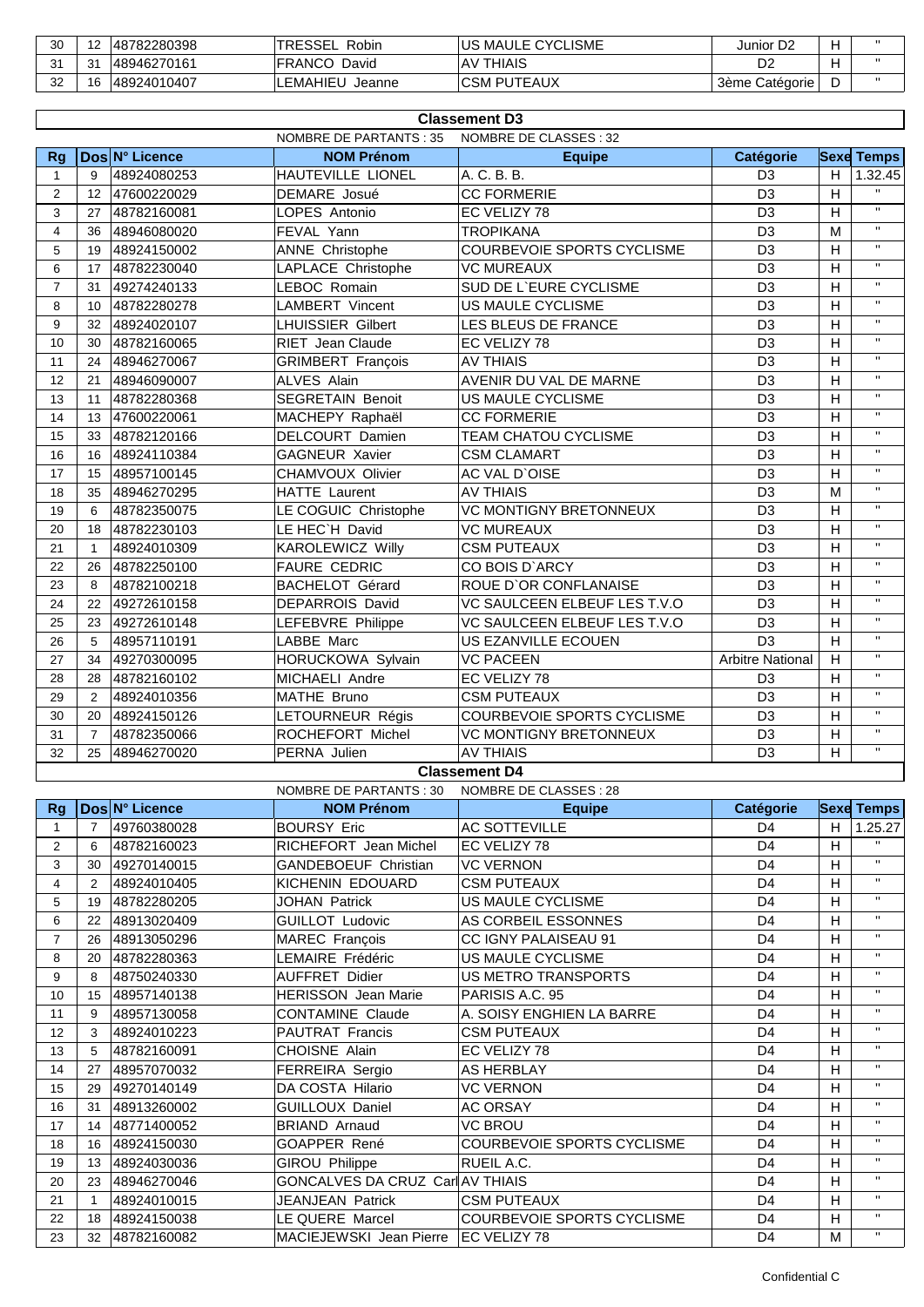| 24 |    | 148946270215 | IMARTIN Frédéric         | IAV THIAIS                  | D4 |  |
|----|----|--------------|--------------------------|-----------------------------|----|--|
| 25 |    | 48935050125  | IGIROUX ANDRE            | ICM AUBERVILLIERS 93        | D4 |  |
| 26 |    | 148957130040 | <b>IVOYER Laurent</b>    | IA. SOISY ENGHIEN LA BARRE  | D4 |  |
|    | 28 | 148782120172 | <b>HERER Christophe</b>  | <b>TEAM CHATOU CYCLISME</b> | D4 |  |
| 28 |    | 148782230121 | <b>IAUTHIER Stéphane</b> | IVC MUREAUX                 | D4 |  |